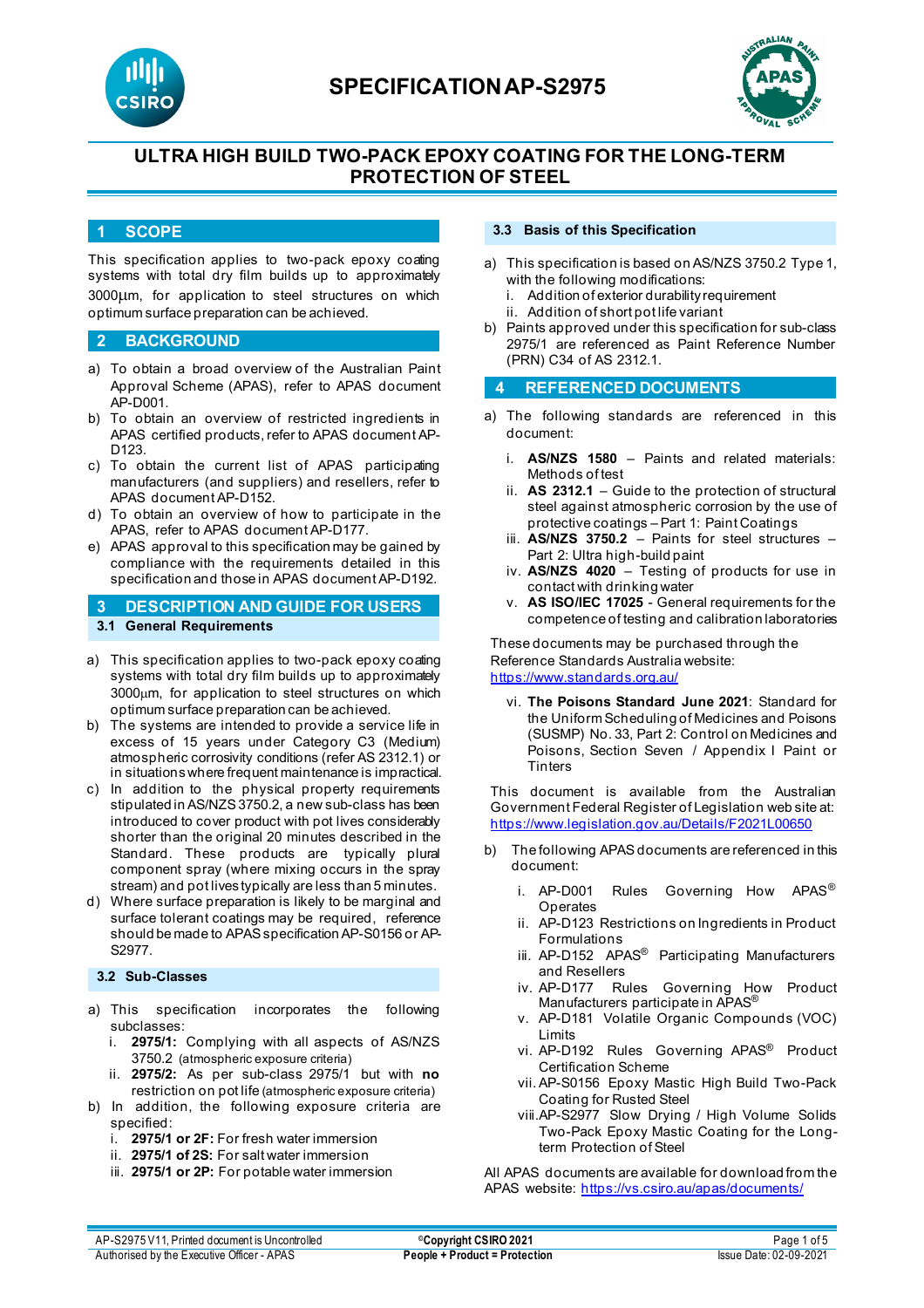

# **SPECIFICATIONAP-S2975**



# **ULTRA HIGH BUILD TWO-PACK EPOXY COATING FOR THE LONG-TERM PROTECTION OF STEEL**

All APAS specification are available for download from the APAS website[: https://vs.csiro.au/apas/specifications/](https://vs.csiro.au/apas/specifications/)

#### **5 COMPOSITIONAL REQUIREMENTS**

#### **5.1 Binder**

- a) **2975/1:** The binder shall be comprised of a catalysed epoxy binder with polyamide, amine adduct or other hardeners.
- b) **2975/2:** The binder is also a catalysed epoxy, but hardeners and accelerators are comprised of modified amines, polyamide adducts or dimethylamino methyl phenols used to achieve shorter cure times.

#### **5.2 Volatiles**

- a) The volatile portion shall be typically comprised of hydrocarbons.
- b) For VOC content restrictions, refer to APAS document AP-D181.

### **5.3 Pigmentation**

- a) There is no restriction placed on the type(s) of pigment used with the exception that they shall be non-toxic and anti-corrosive and comply with the SUSMP.
- b) The pigmentation shall be chosen to impart the properties detailed in clause 8, Table 1 below.

#### **5.4 Colour**

- a) Products approved under this specification are normally only available in a limited range of colours.
- b) The early chalking and loss of gloss characteristic of epoxies on exterior exposure may detract from the decorative properties but not from the protective properties of the product.

### **6 PRODUCT APPROVAL REQUIREMENTS 6.1 General Requirements**

a) The product and its application for approval shall comply with the relevant requirements of APAS document AP-D192 during the life of the approval.

#### **6.2 Technical Requirements**

a) The product shall comply with **all** the requirements of clause 8, Table 1 below.

#### **6.3 Health and Safety Requirements**

- a) The manufacturer's Safety Data Sheet (SDS) must be studied closely prior to using the product and complied with during use of the product.
- b) As products covered by this specification principally contain solvents, the paint is considered flammable and should be stored away from all sources of heat or ignition.
- c) Containers should be resealed immediately after use and good ventilation provided during use to minimise

the risk of fire or explosion and the long-term toxic effects of absorption of the vapour into the lungs.

- d) Care should be taken to avoid contact with the skin using protective clothing and barrier cream. All pumping equipment should be adequately earthed. It is anticipated that most of these products would be applied by operators in well ventilated spray booths or in the field by operators with adequate safety equipment.
- e) Products intended for sale in Australia shall comply with all the requirements of the SUSMP. Products intended for sale in other countries shall comply with all local WHS and environmental requirements.
- f) The product shall comply with all requirements of clause 6.3 and 6.4 of APAS document AP-D192.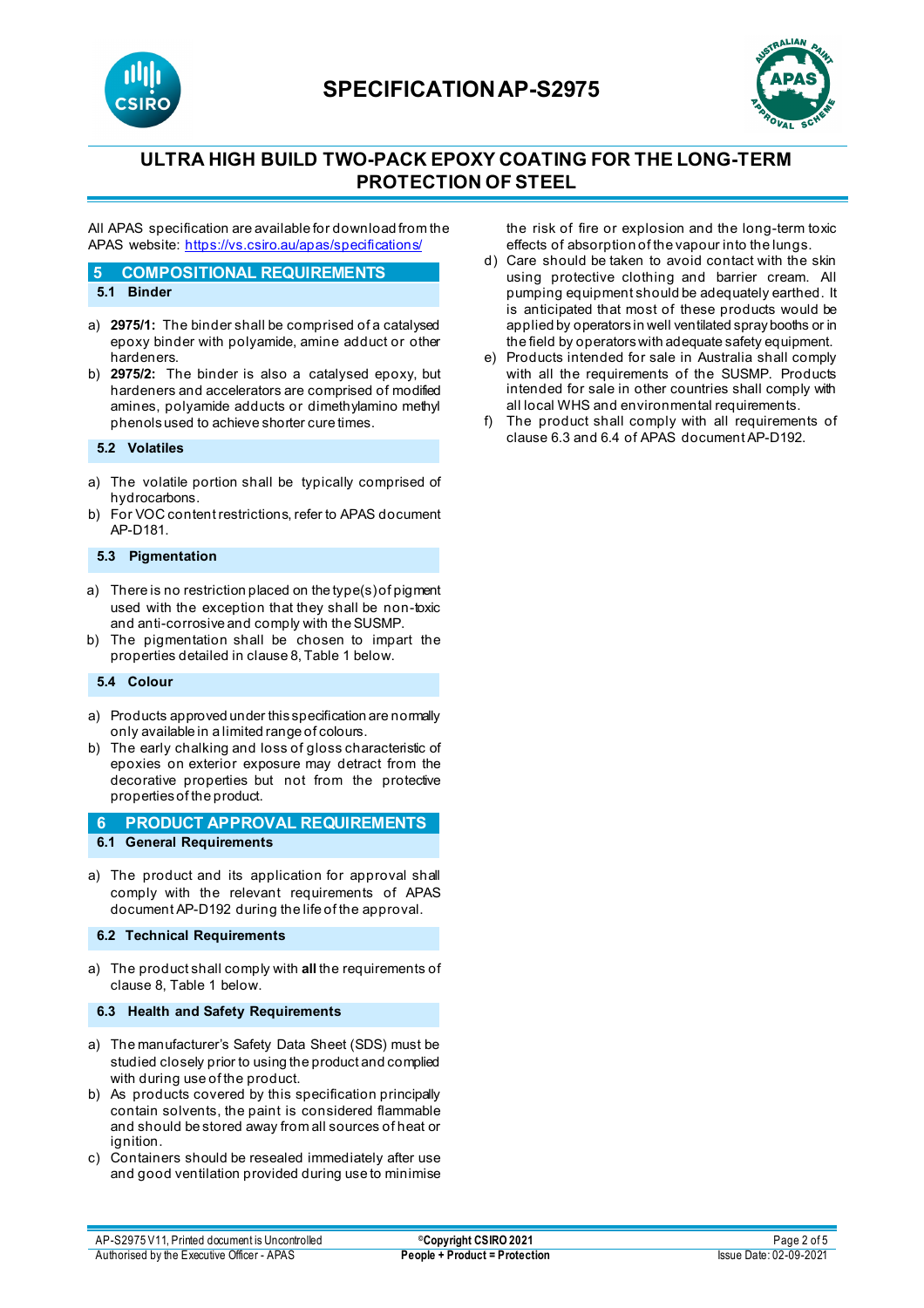

# **SPECIFICATIONAP-S2975**



# **ULTRA HIGH BUILD TWO-PACK EPOXY COATING FOR THE LONG-TERM PROTECTION OF STEEL**

### **7 APPENDIX A**

**Guidelines for Approval of Coating Systems for Use in Potable Water**

- 7.1 APAS requires that all products intended for use in contact with potable water shall be approved for such an end use by an appropriate authority.
- 7.2 Such approval is indicated by having a suffix **P**after the specification number e.g., AP-S2975P. The issued certificate of product approval will clearly identify the appropriate exposure condition.
- 7.3 In order to gain product approval, the appropriate evidence of suitability needs to be supplied:
	- i. An AS ISO/IEC 17025 endorsed test report (NATA in Australia) from an approved authority indicating compliance with AS/NZS 4020 *Products for use in contact with drinking water*, refer below for approved testing authority, or
	- ii. Details of a technical case history of at least 6 years duration indicating satisfactory performance in contact with drinking water. A letter from the asset owner shall be supplied stating:
		- 1. The name of the product used, and
		- 2. The nature of its use in a potable water application, and
		- 3. The period during which it has been in continuous use, and
		- 4. How well it has been performing
- 7.4 In Australia, the APAS recognised testing laboratory for AS/NZS 4020 is:

## **Australian Water Quality Centre (AWQC)** –

Business Unit of the South Australian Water Corporation (SA Water) NATA Accreditation No. 1115

250 Victoria Square ADELAIDE, South Australia, 5000

Direct Lab Number: (08) 7424 1512 General Enquiries[: producttesting@awqc.com.au](mailto:producttesting@awqc.com.au)

Direct Contacts: Michael Glasson (Supervisor Product Testing) Email[: michael.glasson@awqc.com.au](mailto:michael.glasson@awqc.com.au)

Peter Christopoulos (Senior Technical Officer – Product Testing) Email[: peter.christopoulos@awqc.com.au](mailto:peter.christopoulos@awqc.com.au) 

7.5 Following any changes to the ingredients of the formulation or to the source of raw materials, the product shall be retested to confirm continued compliance with the Standard. The new certificate of compliance shall form part of the re-submission to APAS as required by APAS document AP-D192.

AP-S2975 V11, Printed document is Uncontrolled **Decision Copyright CSIRO 2021 Page 3 of 5 Page 3 of 5** Authorised by the Executive Officer - APAS **People + Product = Protection** Issue Date: 02-09-2021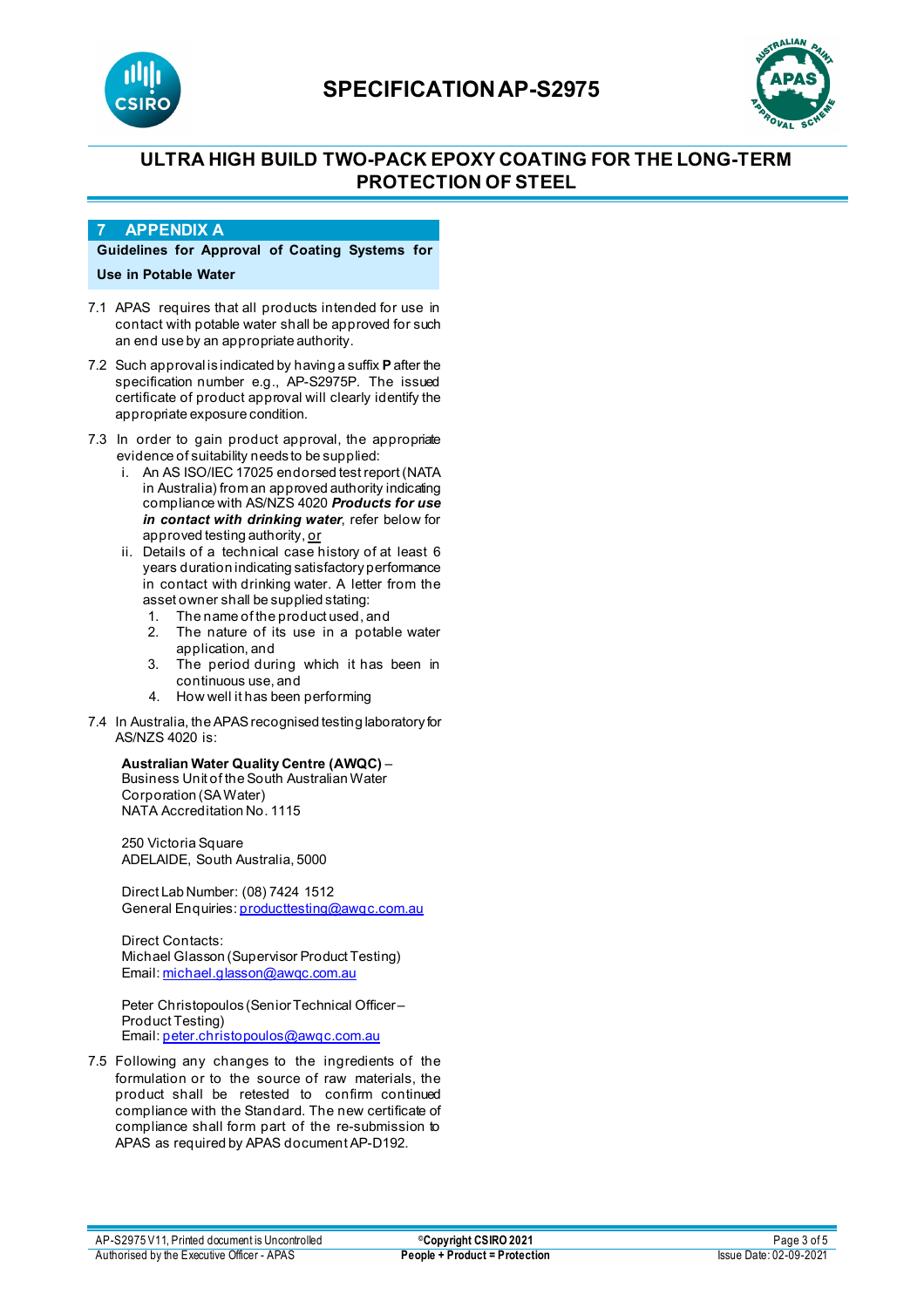



# **ULTRA HIGH BUILD TWO-PACK EPOXY COATING FOR THE LONG-TERM PROTECTION OF STEEL**

# **8 TABLE 1: PERFORMANCE PROPERTIES**

| <b>TEST</b>                                                               | <b>AS/NZS</b><br>1580<br><b>METHOD</b>             | <b>REQUIREMENTS</b>                                                                                                                                                                                                                        |
|---------------------------------------------------------------------------|----------------------------------------------------|--------------------------------------------------------------------------------------------------------------------------------------------------------------------------------------------------------------------------------------------|
| <b>General Requirements</b>                                               | <b>AS/NZS</b><br>3750.2                            | 2975/1: The product shall comply with all requirements of clause 2<br>Material Requirements applicable to Type 1 paints, except as<br>amended below. All results shall be reported to APAS.                                                |
|                                                                           |                                                    | 2975/2: The product shall comply with all requirements of clause 2<br>Material Requirements applicable to Type 1 paints, except for pot<br>life criteria which shall be less than 5 minutes.                                               |
|                                                                           |                                                    | NOTE: Other tests listed below are in addition to these requirements.                                                                                                                                                                      |
| Application of Aged Sample                                                |                                                    | A sample of the product which has been stored at routine conditions<br>for 12 months shall produce a uniform finish typical of the product<br>type when applied by spray. The sprayed film shall still comply with<br>the requirements of: |
|                                                                           | 401.1<br>401.6                                     | Surface Dry Time:<br>$<$ 3 hours<br>Hard Dry Time:<br>$<$ 18 hours                                                                                                                                                                         |
| VOC Content                                                               | <b>APAS</b>                                        | Refer to APAS document AP-D181 for method and limits.                                                                                                                                                                                      |
|                                                                           | AP-D181                                            | If the APAS specification is not listed on AP-D181, a declaration of<br>VOC content is still required.                                                                                                                                     |
| Resistance to Natural Weathering<br><b>ALL Sub-classes</b>                | 457.1 (Cat 1)                                      | After 72 months exposure at all 3 atmospheric exposure sites (listed<br>in APAS document AP-D192, clause 12), the coating shall show no<br>integrity failure i.e., at the end of 6 years, the ratings shall be:                            |
|                                                                           | 481.1.7<br>481.1.8<br>481.1.9<br>481.1.10<br>481.3 | Checking<br>0<br>Cracking<br><b>Blistering</b><br>0<br>Flaking and Peeling<br>0<br>Corrosion<br>0                                                                                                                                          |
| Resistance to Immersion - Salt and<br>Fresh Water<br>2975F and 2975S only |                                                    | After 72 months immersion at the site appropriate to the approval<br>application (listed in APAS document AP-D192, clause 12), the<br>ratings for the coating shall be:                                                                    |
|                                                                           | 481.1.7<br>481.1.8<br>481.1.9<br>481.1.10<br>481.3 | Checking<br>0<br>Cracking<br>0<br><b>Blistering</b><br>0<br>Flaking and Peeling<br>0<br>Corrosion<br>0                                                                                                                                     |
| Resistance to Immersion - Potable<br>Water                                | AS/NZS 4020                                        | For potable water approval, the product shall pass the Resistance to<br>Immersion - Fresh Water requirements detailed above.                                                                                                               |
| 2975P only                                                                |                                                    | In addition, a potable water compliance certificate, as detailed in<br>clause 7, Appendix A shall be provided.                                                                                                                             |